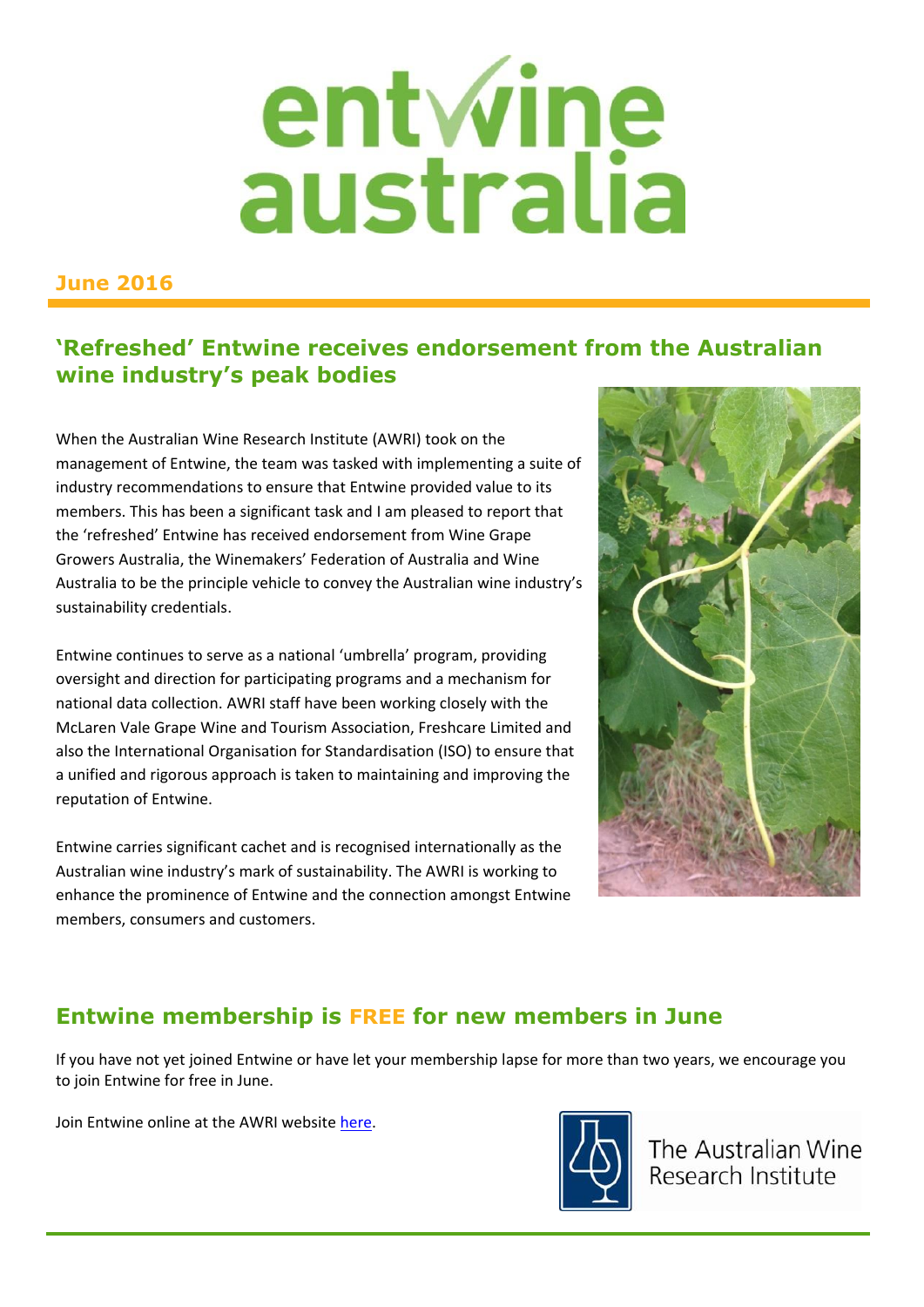**Entwine benchmarking reports enable monitoring of grape and wine business performance.** 

*"The best thing about Entwine is that it provides measurement which brings knowledge and the capacity to make informed decisions. We firmly believe that good quality environmental outcomes are intrinsically linked to good quality economic outcomes."*



**Jonathan Lord** Chief Executive Officer Winemaking Tasmania

#### **Renewable energy in the wine industry**

For the first time, in 2014/15 vineyards and wineries reported their use of generated renewable electricity through Entwine Australia. The results showed that 11% of Entwine members were generating renewable energy.

Small wineries (500-2000 tonnes) had the highest uptake of renewable energy, reporting an average of 30% of their electricity needs being supplied by renewables. Of the 43 vineyards using renewable energy, 15% generated more than 100% of their requirements. Amongst these, vineyards reported electricity generation 3 to 35 times the amount required in the vineyard.

Established in 2001, Winemaking Tasmania provides red, white and sparkling winemaking, bottling, labelling, storage, distribution and marketing consultancy services to their clients. Since 2013 they also provide specialist contract cider making services to a growing number of producers using a diverse array of premium Tasmanian hard and soft fruits that includes apples, pears, cherries, quinces, blueberries, blackberries, strawberries and apricots.

In 2016 Winemaking Tasmania processed over 1,200 tonnes of grapes and a further 500 tonnes of hard and soft fruits for cider production; with plans to more than double capacity over the next decade. Being a specialist premium contract processing facility, the winery accommodates for many diverse small batches of fruit ranging in size from 250 kilograms to 8 tonnes and more.

In early 2015, Winemaking Tasmania invested in a 400-panel solar power system which covers 630 square metres of roof area. This is supported by five 20 kW high efficiency solar inverters. The new solar power system generates approximately 146,000 kWh annually (saving around \$30,000) and to date has offset more than 100 tonnes of CO<sup>2</sup> equivalents through reduced power use from the grid.



# Electricity



*Ranking of Winemaking Tasmania's greenhouse gas emissions per tonne of grapes crushed in 2014/15, compared to similar sized Entwine member wineries. On-site total greenhouse gases (left dial) and greenhouse gas emissions from electricity use (right dial), show that Winemaking Tasmania is the lowest ranked of all similar sized wineries for total onsite greenhouse gas emissions and in the lowest 6% of similar sized vineyards for emissions from electricity.*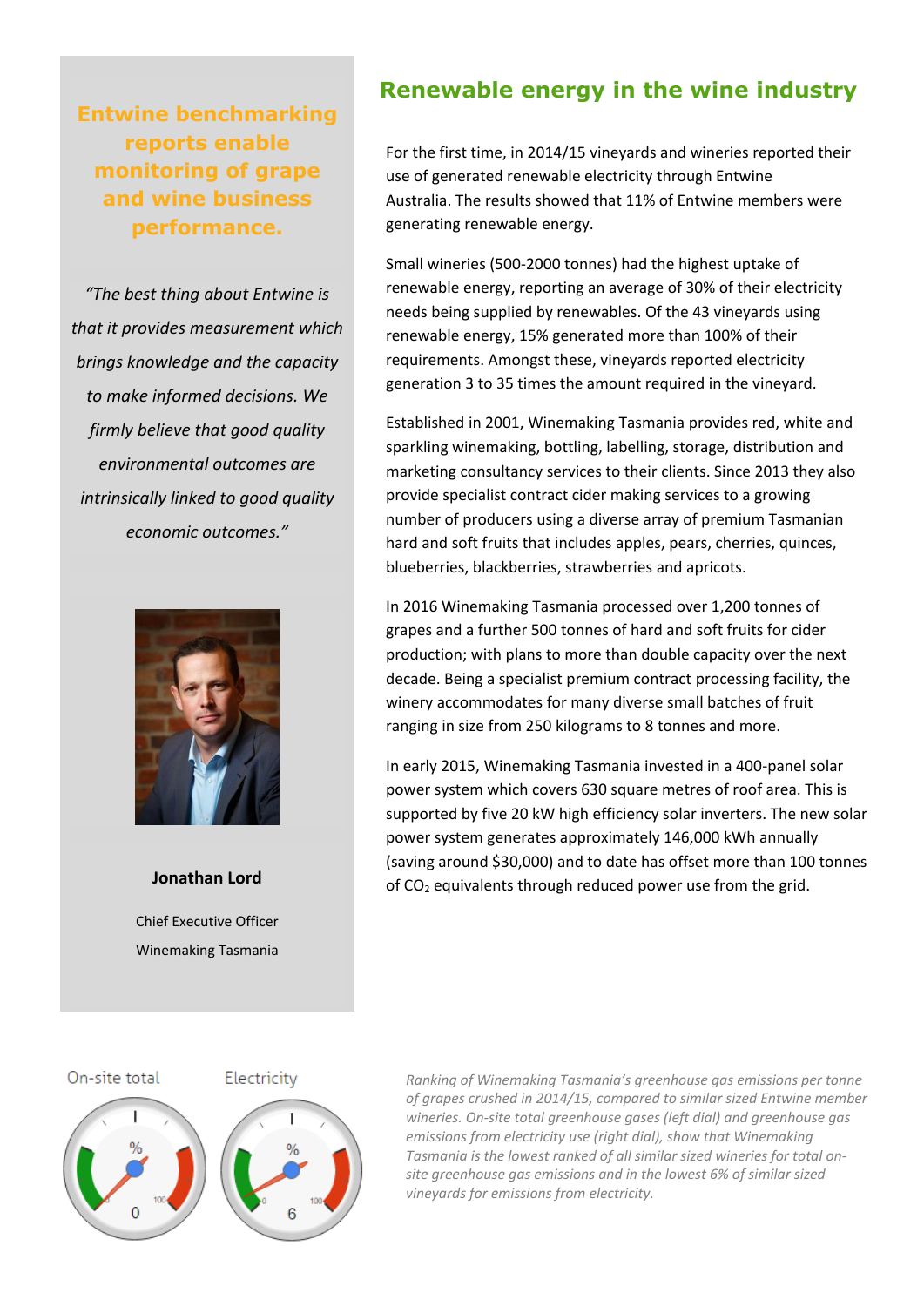## **Entwine champions**

#### **Cumulus Vineyards, Orange NSW**



*Merino sheep grazing the midrow after harvest in Orange, NSW. Photo courtesy of Martin Gransden.* 

For many growers the biggest source of greenhouse gas (GHG) emissions from the vineyard is from fuel use. Using sheep to control midrow and undervine growth is one option to reduce the need for slashing and spraying and therefore reduce vineyard management costs and GHG emissions.

Cumulus Vineyards in Orange, NSW trialled the use of sheep in the vineyard to assess the impacts on vineyard inputs, especially fuel use. The results of the trial led to Cumulus Vineyards grazing sheep across their entire 508 hectares which saved two tractor passes through the vineyard per year (one for slashing and one for spraying herbicide). Cumulus Vineyards' was in the lowest 37% of similar sized vineyards for total greenhouse gas emissions and the lowest 5% of similar sized vineyards for emissions from fuel use in 2014/15.



*Ranking of Cumulus Vineyards' greenhouse gas emissions in 2014/15, compared to similar sized Entwine members. Cumulus is in the lowest 37% of similar sized vineyards for total greenhouse gas emissions and the lowest 5% of similar sized vineyards for emissions from fuel use.*

**Energy saving** =  $13.82$  t  $CO<sub>2</sub>$ -e or  $= 0.03$  t CO<sub>2</sub>-e/ha. **Cost saving** = \$22,860

To read the full results and for more information about sheep grazing in vineyards, visit th[e AWRI website](http://www.awri.com.au/industry_support/new_climate/)

If you are a vineyard or winery business committed to enhancing your sustainability, you could be the next featured Entwine champion. Email the Entwine team at [helpdesk@awri.com.au](mailto:helpdesk@awri.com.au)